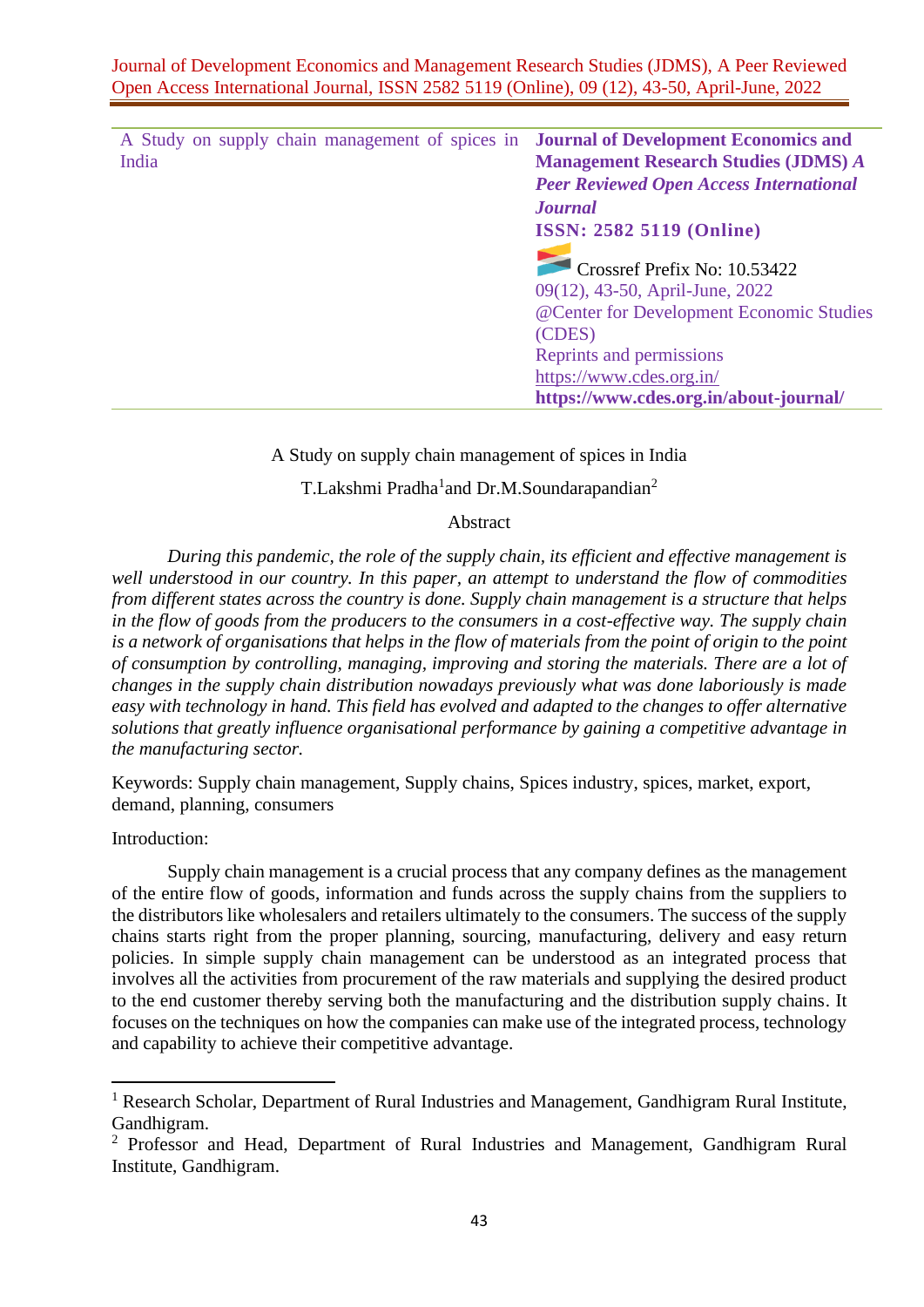The following is a simple chart that depicts the Supply chain management process of a company.

| Supplier |              | Wholesaler |          | Consumer |  |  |
|----------|--------------|------------|----------|----------|--|--|
|          |              |            |          |          |  |  |
|          | Manufacturer |            | Retailer |          |  |  |

Objective of the Study:

- 1. To get an overview of the Spices Industry.
- 2. To understand the supply chains of different spices produced in the country.

## Methodology:

This study is based on secondary data collected from various resources like journals, books, Spices board of India reports, published resources, etc and compiled.

Spices Industry in India:

Agriculture is the backbone of the Indian sub-continent and India is globally known as the 'Land of spices'. Indian Spices are used in cooking regularly for their aroma, taste and apart from it they have countless benefits and many are used as medicines to treat a variety of health issues. India is the largest producer of spices like cumin, ginger, turmeric and chilli while the second-largest producer of pepper globally. The history of spices in India is believed to be as old as the human race and traces of proof are seen in the ancient scriptures. The spices can be in various forms like fresh, prepared, dried, semi-dried, broken, whole, etc and they can be buds, flowers, barks, sprouts, seeds, roots, leaves or a part/entire plant.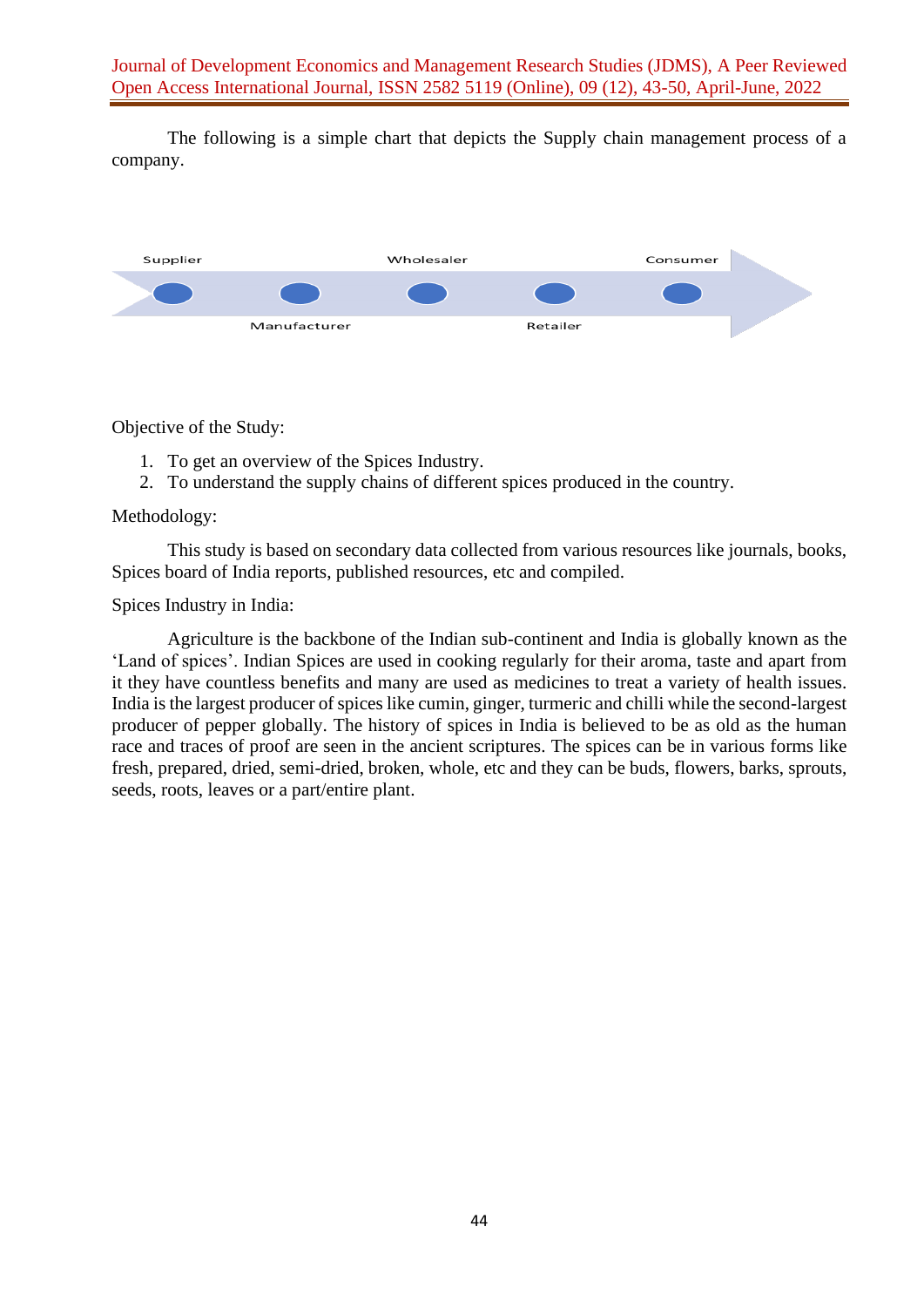# Journal of Development Economics and Management Research Studies (JDMS), A Peer Reviewed Open Access International Journal, ISSN 2582 5119 (Online), 09 (12), 43-50, April-June, 2022

| Table 1: Major state-wise area and production of spices in India |         |                  |        |         |        |                                 |         |                  |               |              |  |
|------------------------------------------------------------------|---------|------------------|--------|---------|--------|---------------------------------|---------|------------------|---------------|--------------|--|
| (Area in Ha, Production in Tons)                                 |         |                  |        |         |        |                                 |         |                  |               |              |  |
| 2016-17                                                          |         | 2017-18          |        | 2018-19 |        | $2019-20(*)$                    |         | 2020-            |               |              |  |
| <b>States</b>                                                    |         |                  |        |         |        |                                 |         |                  | $21$ (ad.est) |              |  |
|                                                                  | Area    | Prodn            | Area   | Prodn   | Area   | Prodn                           | Area    | Prodn            | Area          | Prodn        |  |
| Madhya<br>Pradesh                                                | 553161  | 1280802          | 551400 | 1252335 | 640970 | 2970690                         | 666705  | 3075980          | 699994        | 323765<br>5  |  |
| Rajasthan                                                        | 1004380 | 1391800          | 918660 | 1144720 | 928896 | 1044530                         | 1020530 | 1058915          | 1084903       | 1234576      |  |
| Gujarat                                                          | 510750  | 848330           | 566970 | 917310  | 490727 | 747160                          | 699060  | 1009930          | 713933        | 1033184      |  |
| Andhra<br>Pradesh                                                | 246450  | 1106210          | 155460 | 714630  | 206774 | 592865                          | 200130  | 896180           | 227924        | 936478       |  |
| Telangana                                                        | 183100  | 818080           | 130260 | 662970  | 141256 | 740296                          | 142390  | 853095           | 145834        | 748576       |  |
| Karnataka                                                        | 258230  | 758640           | 228580 | 667660  | 393894 | 682485                          | 318040  | 580226           | 360145        | 665348       |  |
| Maharasht<br> ra                                                 | 31180   | 213450           | 39740  | 224390  | 38404  | 196962                          | 76335   | 388040           | 81864         | 423478       |  |
| Assam                                                            | 97670   | 284980           | 120310 | 347440  | 97195  | 300242                          | 104613  | 331009           | 99510         | 311208       |  |
| Orissa                                                           | 146630  | 287020           | 148200 | 297260  | 148195 | 297260                          | 148195  | 297260           | 148105        | 294448       |  |
| Uttar<br>Pradesh                                                 | 387000  | 281010           | 386940 | 248730  | 391994 | 286684                          | 386030  | 264575           | 387845        | 275556       |  |
| West<br>Bengal                                                   | 120010  | 334620           | 120540 | 343870  | 61900  | 252086                          | 61226   | 253312           | 64096         | 254131       |  |
| Tamil<br>Nadu                                                    | 117400  | 21505            | 97770  | 159350  | 105336 | 174140                          | 102955  | 190555           | 115960        | 183533       |  |
| Kerala                                                           | 167060  | 189120           | 165930 | 187100  | 161266 | 144660                          | 163042  | 142670           | 162576        | 153750       |  |
| Total<br>(incl.other                                             | 4122120 | 10422570 3927430 |        |         |        | 9599900 4032115 9211058 4317552 |         | 10125880 4517720 |               | 104851<br>00 |  |

(E): Estimate (\*) Provisional

Source: State Agri/Horticulture Departments/DASD Kozhikkode.

The above Table 1 is a representation of the total spices production and land area in the different states of India. It clearly shows that the production of spice has increased in almost all the states. Andhra Pradesh is the largest producer of Chilli in the country. Kerala is the largest producer of black pepper and cardamom followed by Karnataka and Tamil Nadu. Seed spices are largely produced in Rajasthan and Gujarat. The spices produced in the country have a worldwide market and the demand-supply in the market is managed through efficient supply chains planned by the exporters. Chart 1 depicts the state-wise area and production of spices in India from 2016-17 to 20.20-21. The gap between area and production across the states are decreasing over the periods needs our attention.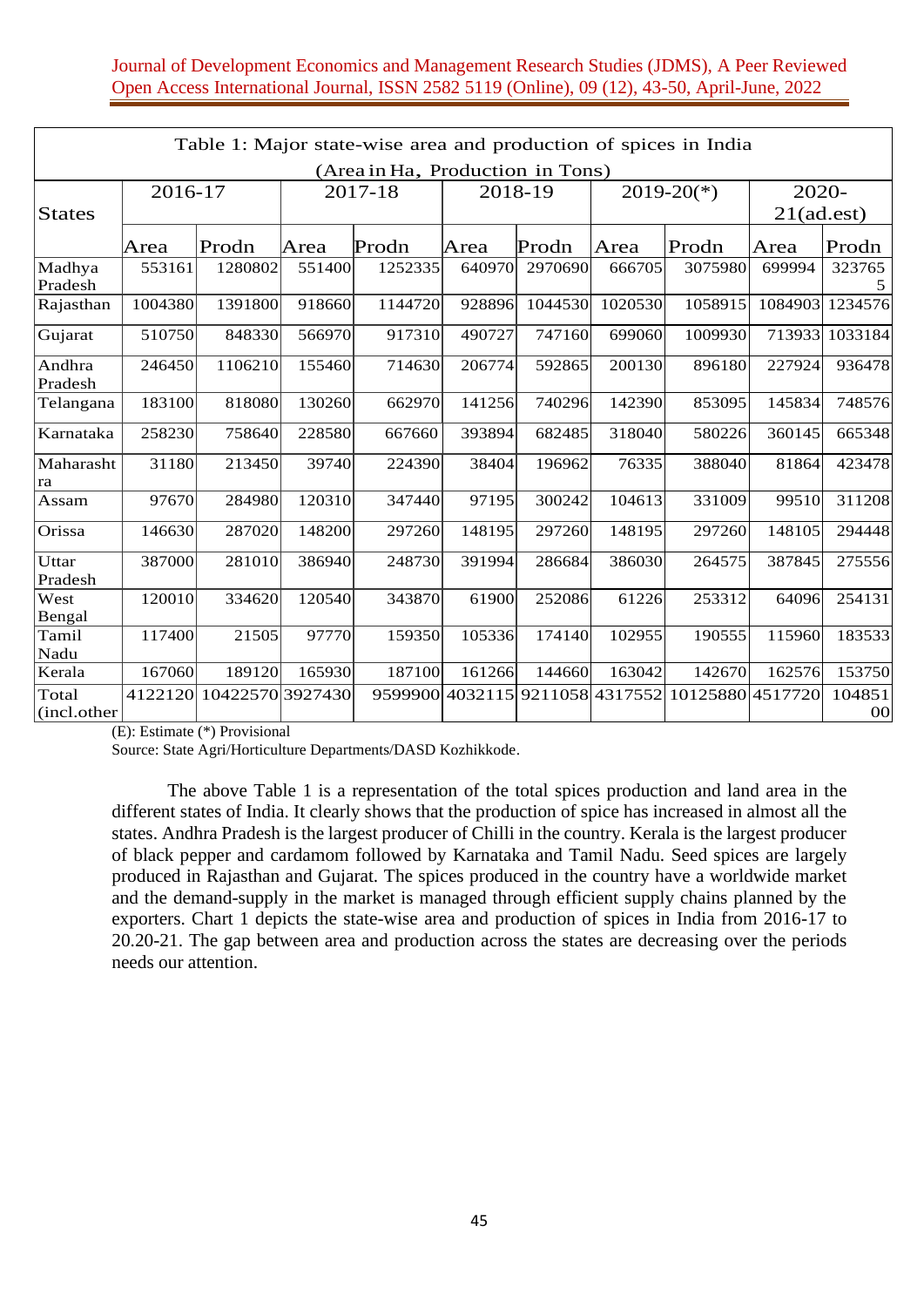





Chart 2 portrays Pareto chart plots of the distribution of data in descending order of frequency in cumulative line on a secondary axis as percentage of total indicates the significant difference in the area under cultivation spices across the states in India.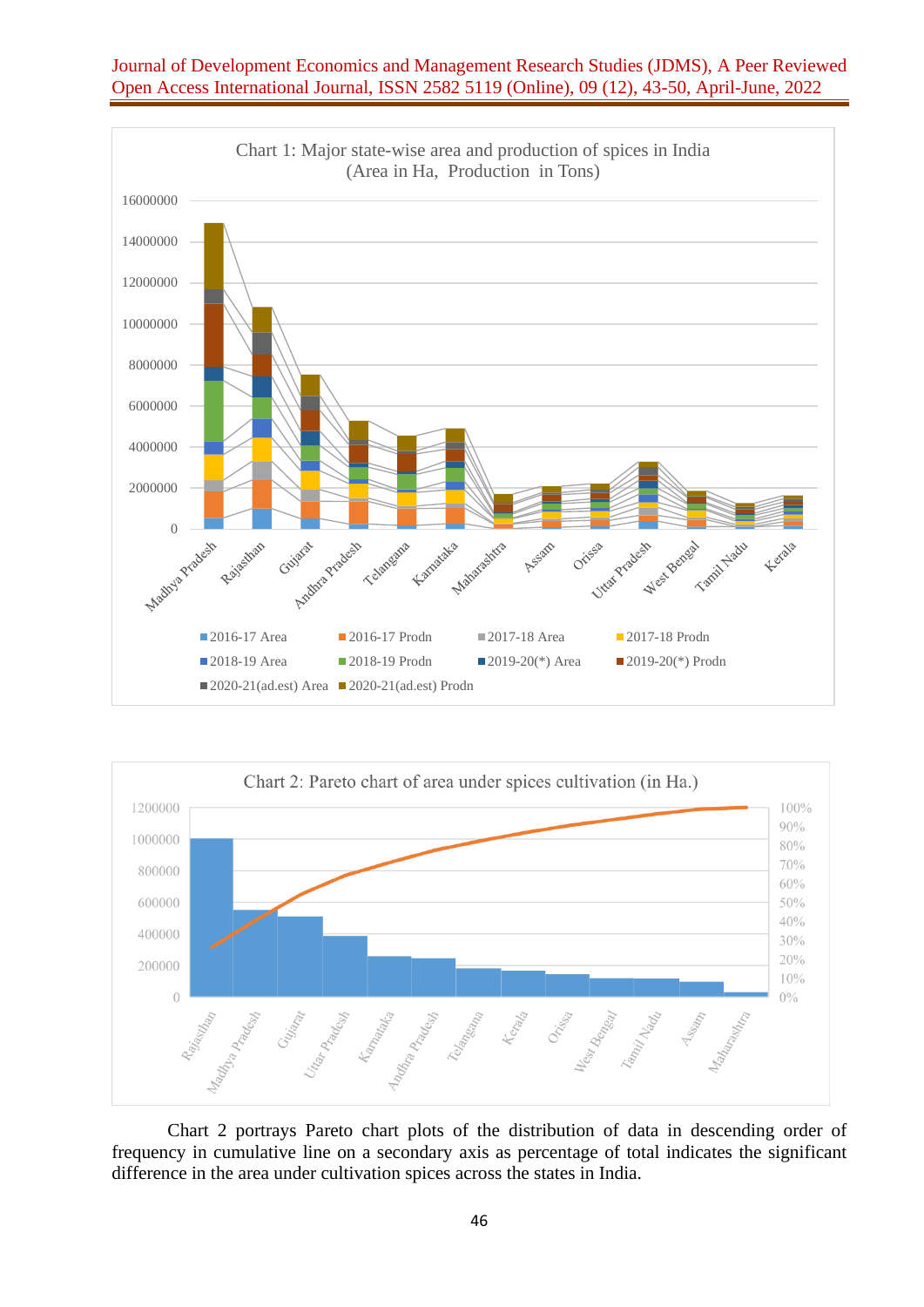Supply Chain management of Spices:

The supply chain management of spices in both the domestic and international market is a challenge when executed optimally supply chains can be the value addition that promotes export and thereby leads to a better livelihood for the farmers<sup>3</sup>. India produces a variety of spices like black pepper, cardamom, ginger, cumin, coriander, chilli, turmeric, garlic, celery, fenugreek, etc of which 52 spices are under the direct purview of the Spices Board of India out of the 109 ISO notified list in the country. Almost all the states and union territories in the country produce at least one of the spices because of the conducive climatic conditions prevailing in the places. Spices can be in various structures like new, prepared, dried or broken and can also be the barks, leaves, buds, roots, seeds, etc that cause the smell, flavour, taste, sharpness in the food items apart from just the seasoning aspect<sup>2</sup>. The demand for the spices produced in India is higher as indicated by the Spices Board of India, a Government of India initiative for the development and worldwide promotion of Indian spices whereby the report stated that the export of spices has attained a record in terms of both the volume and value in the previous financial year with a 30% increase in volume and a 23% increase in value (Rupee terms).

| Table 2: Item Wise Export of Spices from India (Qty. Tonnes & Value Rs. Lakhs) |                             |             |           |                  |                             |                                      |          |             |                   |                            |
|--------------------------------------------------------------------------------|-----------------------------|-------------|-----------|------------------|-----------------------------|--------------------------------------|----------|-------------|-------------------|----------------------------|
|                                                                                |                             | 2016-17     | 2017-18   |                  | 2018-19                     |                                      |          | 2019-20     | 2020-21(EST)      |                            |
| Item                                                                           | Qty                         | Value       | Qty       | Value            | Qty                         | Value                                | Qty      | Value       | Qty               | Value                      |
| Pepper                                                                         | 17,600                      | 1,14,312.60 | 16,840    | 82,078.48        | 13,540                      | 56,868.00                            | 17,000   | 57,370.94   | 16,300            | 54,445.50                  |
| Cardamom(s)                                                                    | 3,850                       | 42,150.33   | 5,680     | 60,908.15        | 2,850                       | 35,625.00                            | 1,850    | 42,537.15   | 6,500             | 1,10,675.0<br>0            |
| Cardamom(l)                                                                    | 780                         | 8,265.45    | 760       | 5,646.60         | 860                         | 6,106.00                             | 1,310    | 7,090.17    | 1,325             | 9,126.25                   |
| Chilli                                                                         | 4,00,250                    | 5,07,075.63 | 4,43,900  | 4,25,632.74      | 4,68,50<br>$\boldsymbol{0}$ | 5,41,117.50                          | 4,96,000 | 6,71,039.53 | 6,01,500          | 8,42,975.0<br>$\mathbf 0$  |
| Ginger                                                                         | 24,950                      | 25,704.85   | 22,605    | 21,607.49        | 18,150                      | 19,602.00                            | 60,410   | 52,905.00   | 1,25,700          | 75,665.00                  |
| Turmeric                                                                       | 1,16,500                    | 1,24,190.65 | 1,07,300  | 1,03,567.63      | 1,33,60<br>$\theta$         | 1,41,616.00                          | 1,37,650 | 1,28,690.53 | 1,83,000          | 1,67,660.0<br>$\theta$     |
| Coriander                                                                      | 30,300                      | 29,208.49   | 35,185    | 27,274.96        | 48,900                      | 35,208.00                            | 47,135   | 39,831.38   | 57,000            | 48,982.50                  |
| Cumin                                                                          | 1,19,000                    | 1,96,320.14 | 1,43,670  | 2,41,798.78      | 1,80,30<br>0                | 2,88,480.00                          | 2,14,190 | 3,32,806.00 | 2,99,000          | 4,25,310.0<br>$\mathbf{0}$ |
| Celery                                                                         | 6,250                       | 6,246.11    | 6,480     | 5,950.30         | 6,100                       | 6,649.00                             | 6,230    | 6,903.85    | 7,650             | 9,983.50                   |
| Fennel                                                                         | 35,150                      | 30,875.93   | 34,550    | 25,906.35        | 26,250                      | 24,412.50                            | 24,220   | 23,162.14   | 31,800            | 27,630.00                  |
| Fenugreek                                                                      | 34,680                      | 18,276.49   | 29,280    | 12,688.57        | 27,150                      | 13,846.50                            | 26,570   | 15,690.38   | 38,300            | 24,642.00                  |
| Other seeds                                                                    | 18,100                      | 15,455.86   | 22,175    | 16,045.55        | 29,740                      | 18,736.20                            | 37,580   | 22,080.72   | 48,800            | 30,008.00                  |
| Garlic                                                                         | 32,200                      | 30,711.50   | 46,980    | 30,936.38        | 29,500                      | 17,110.00                            | 22,280   | 17,182.52   | 17,950            | 15,630.00                  |
| Nutmeg &<br>mace                                                               | 5,070                       | 23,641.65   | 5,500     | 22,094.31        | 3,300                       | 15,015.00                            | 2,900    | 13,280.00   | 3,875             | 19,000.00                  |
| Other spices                                                                   | 40,210                      | 50,595.00   | 38,305    | 65,253.17        | 43,300                      | 61,486.00                            | 37,235   | 66,545.96   | 44,000            | 70,942.50                  |
| Curry<br>powder/paste                                                          | 28,500                      | 59,910.43   | 30,150    | 61,619.55        | 33,850                      | 74,470.00                            | 38,370   | 81,278.66   | 38,450            | 89,145.00                  |
| Mint products                                                                  | 22,300                      | 2,52,749.67 | 21,500    | 3,22,834.86      | 21,610                      | 3,74,933.50                          | 24,470   | 3,83,202.24 | 27,400            | 3,66,825.0<br>$\mathbf{0}$ |
| Spice oils &<br>oleoresins                                                     | 12,100                      | 2,45,532.80 | 17,200    | 2,66,172.39      | 12,750                      | 2,19,300.00                          | 13,000   | 2,44,682.74 | 16,450            | 3,30,675.0<br>$\mathbf{0}$ |
| Total                                                                          | 9,47,79<br>$\boldsymbol{0}$ | 1781223.59  | 10,28,060 | 17,98,016.2<br>4 | 11,00,<br>250               | 19,50,581.2 12,08,400<br>$\mathbf 0$ |          | 2206279.91  | 15,65,0<br>$00\,$ | 27,19,320<br>.25           |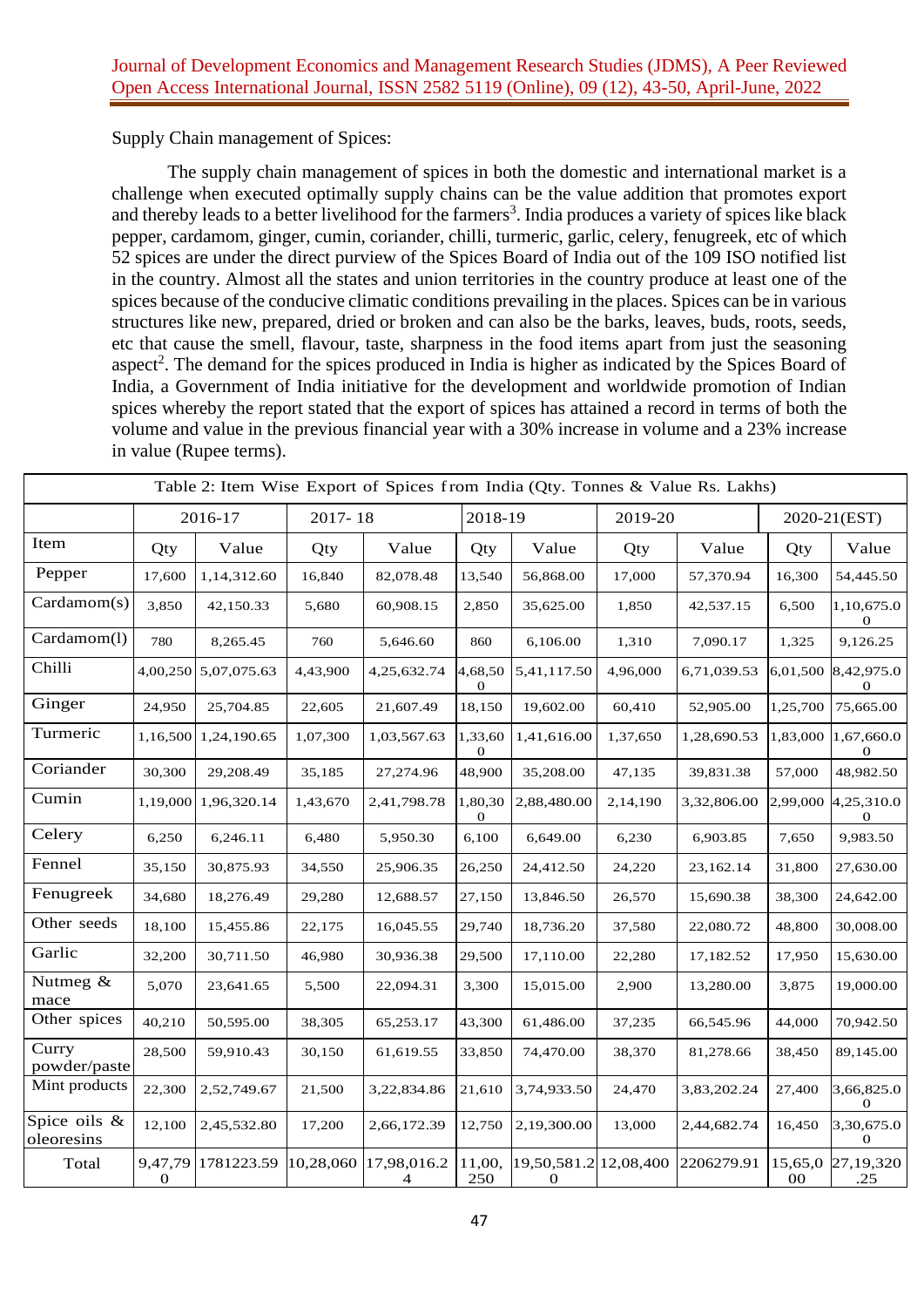## Journal of Development Economics and Management Research Studies (JDMS), A Peer Reviewed Open Access International Journal, ISSN 2582 5119 (Online), 09 (12), 43-50, April-June, 2022

| Value in<br>million us \$ | 2,655.29 | 2,789.35 | 2,805.50 | 3110.63 | 3,624.76 |
|---------------------------|----------|----------|----------|---------|----------|
| $\sqrt{2}$                |          |          |          |         |          |

(EST): estimate

Source: DGCI&S., Calcutta/shipping bills/exporters' returns.

Source: Spices Board of India review on export performance of spices during 2020-21

The above Table 2 clearly showcases the demand for Indian spices in the global market. Looking at the quantities exported annually we can see that there is a consistent increase in the demand for spices like Cardamom (small & large), chilli, cumin, other spices and seeds category and a skewed demand for other categories like pepper, ginger, turmeric, coriander, celery, fennel, fenugreek, garlic, nutmeg & mace, curry powder/paste, mint products and spice oils whereas when we measure the value of these exports there is a variation in the price factor every year and the same is reflected in the table values except for cumin, other seeds, curry powder/paste and mint products where there has been a regular increase in the value as recorded. The accumulated value of the total exports of different spices from India globally has seen a steady increase in the following years and the value generated is also stable. These factors create the interest in understanding the demand market for Indian spices globally and how the supply chain management process can be effectively planned to meet the demand of the global market.

### Results and Discussion:

Chirag Kishor Kolambe et al (2021) define the functional and cross-functional components of supply chains including factors like a production facility, storing facility, transportation, pricing component, supply chain data analysis and information requirements to effectively and efficiently improve the supply chain performance of any company. Apart from these elements the supply chain process includes material, inventory and money flow that act as the critical and challenging components that any company should overlook. Various significant practices decide the execution of the supply chains effectively like lean manufacturing which is the cost reduction management approach, just in time practices, collaborative inventory planning, forecasting and replenishment of goods, vendor and supplier management, outsourcing, cross-docking, green supply chain management and reverse logistics. When these factors are managed and integrated successfully the supply chain practices of a company can led them to gain a competitive advantage and thereby achieve the goals of the firm competently over the cost and time trade-off.

Sharangi, A. B., & Acharya, S. K. (2007) discuss the status, scope and issues in the supply chain management of banana, black pepper, capsicum and seed spices. The supply chain of a perishable item like a banana is influenced more by the private sector as the market span for the product is short-lived and as many as 5 channels are identified as the routes to reach the consumer. The majority of the production of the spice is in the hands of the small and marginal farmers who prefer to sell their marketable production to private houses and rural markets. Countries like India and Indonesia are the largest producers of black pepper and the existing regulations for marketing influence of the product greatly the supply chain of this commodity. Even though the seed spices and other spices like black pepper produced in India have a sizeable market globally there are challenges like inadequate processing and storage facility, poor transportation, high level of intermediator interventions, multiple taxation points and poor knowledge of value-added products that can reduce the losses and as well increase the scope in the global market.

Rajkumar, Paulrajan (2012) identifies the wholesale market as the important link that connects the producer and the consumer through a proper supply chain management process. The average distance that a food/commodity grown in a place travel to reach its consumer is called Food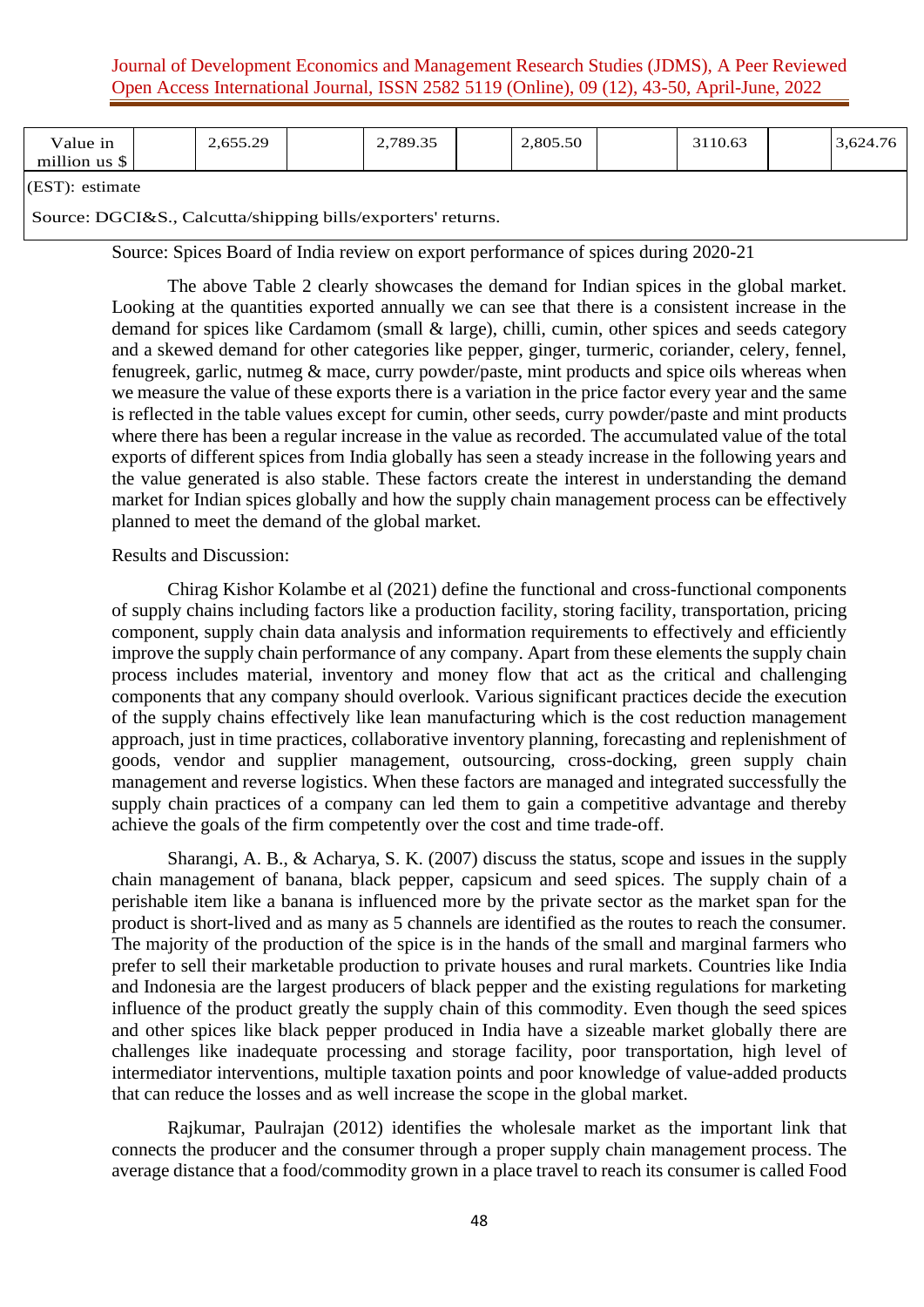# Journal of Development Economics and Management Research Studies (JDMS), A Peer Reviewed Open Access International Journal, ISSN 2582 5119 (Online), 09 (12), 43-50, April-June, 2022

Mileage. This food mileage is a measure of the efficiency of a supply chain and an indicator to measure the economic, social and ecological system followed in the Country. Five spices namely chilli, garlic, black pepper, turmeric and ginger are considered for the study and the model calculating the food mileage for these spices through the traditional retail model indicates the spice route from farmers to consumers through agents, wholesalers and traditional retailers. Whereas the organised retail model showcases the spice route from farmers to consumers through buying centres, hubs and stores. The study clearly shows that the organised food retail model has higher food mileage than the traditional model and many factors lead to this higher value one of it being sourcing the suppliers near the harvest zones that are relatively far away from the retail hub thereby identifying the opportunities that influence the global supply chain of these spices.

The role of technology is inevitable in almost all the fields in the current scenario. Aneeq Jamal & Sami Rajpoot (2021) focused on how digital transformation of supply chain management can enhance the supply chain performance and its effectiveness. The paper represented the results obtained through interviewing the government and semi-government organisations' supply chain managers who expressed that the success of the supply chains relies on software and applications that are integrated with all the activities right from procurement to technology base. The paper also highlights the utilisation of the supporting technologies that can carry out the daily operations and facilitate internationalisation in supply chain practices followed by organisations which will ultimately help in value creation.

#### Conclusion:

This paper was an attempt to understand the spices industry and supply chain management that helps in the import and export of these goods. The future work of this paper is intended to collect primary data and interview farmers and intermediaries to understand the supply chain management structure followed practically in the Country.

### References:

- 1. Silver, Edward & Pyke, David & Peterson, Rein. (1998). Inventory Management and Production Scheduling
- 2. Padam Bhushan, Swati Mishra (2018). Spices Industry in India: Challenges & Opportunities, International Journal for Research in Engineering Application & Management (IJREAM), Vol-04, Issue-06, Sep 2018.
- 3. Welde, R. (2001). Supply Chain Management in Indian Agriculture. Proc.Natl. Seminar on Value addition in Indian Agri. (Ed. V. Venkateswarlu), Bangalore, India, 20 - 21 July, pp 295 - 299.
- 4. Kolambe, Chirag Kishor, Sambhaji V. Sagare, and Niraj Balkrishna Dole. (2021). A Study of Supply Chain Management.
- 5. Sharangi, A. B., & Acharya, S. K. (2007). Performing supply chain in banana, black pepper, capsicum and seed spices: status, issues and scopes. Journal of Crop and Weed, 3(2), 47-51.
- 6. Rajkumar, Paulrajan. (2012). Spice route: Logistic journey of spices in retail supply chain perspective. UTMS Journal of Economics 3 (1): 9–20.